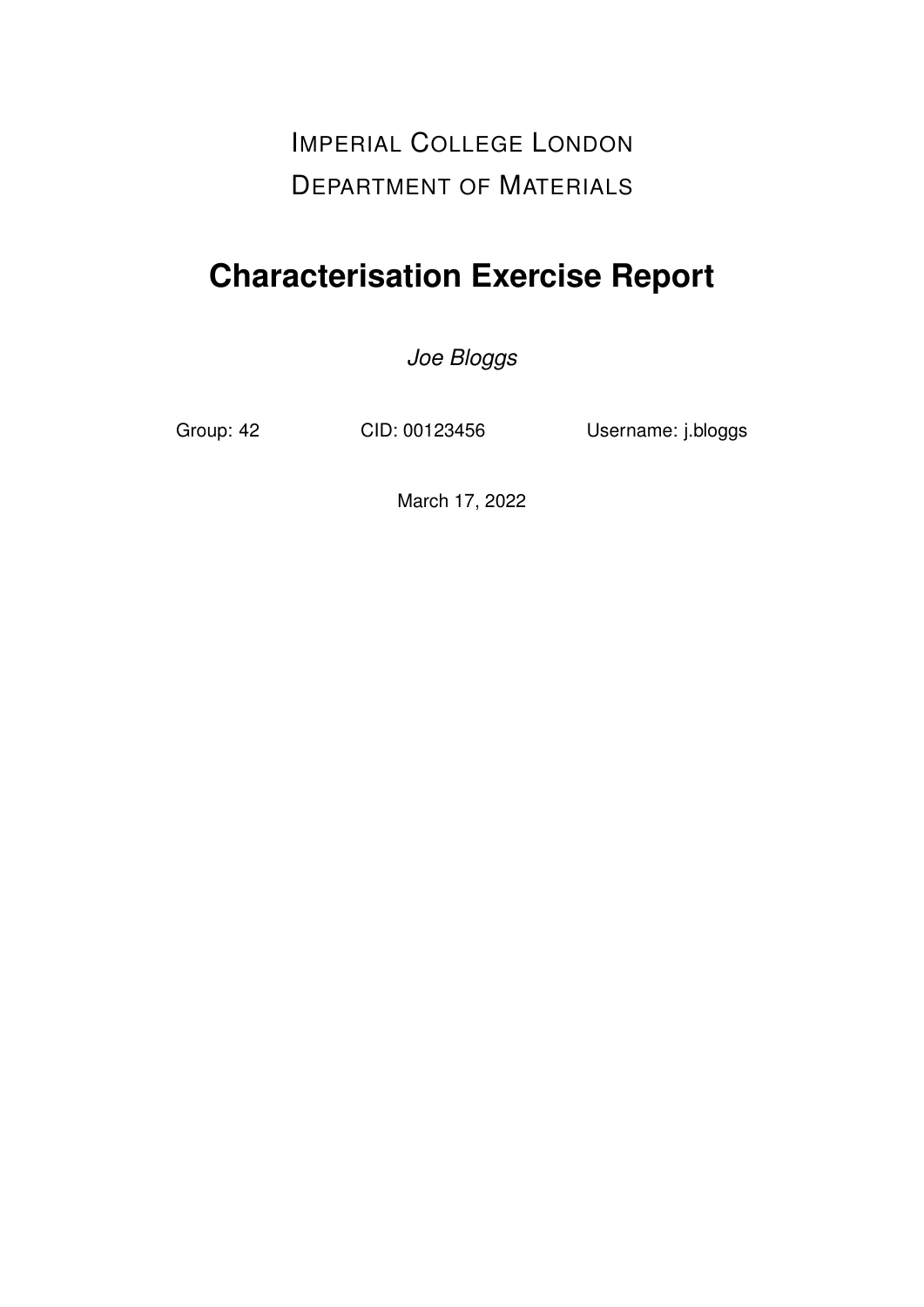#### **Abstract**

This is the abstract. It stands alone from the body of the report but should be included in the 6 page limit.

## **1 A section**

Hello, here is some text without a meaning. This text should show what a printed text will look like at this place. If you read this text, you will get no information. Really? Is there no information? Is there a difference between this text and some nonsense like "Huardest gefburn"? Kjift – not at all! A blind text like this gives you information about the selected font, how the letters are written and an impression of the look. This text should contain all letters of the alphabet and it should be written in of the original language. There is no need for special content, but the length of words should match the language.

#### **1.1 A subsection**

Subsections can be used too. They will be numbered. Avoid using these too much as they can break up the flow of the writing.

#### <span id="page-1-0"></span>**1.2 Figures**



Figure 1.1: A caption. This is descriptive and directs the reader to the important parts of the figure. This figure has the label *fig:example*.